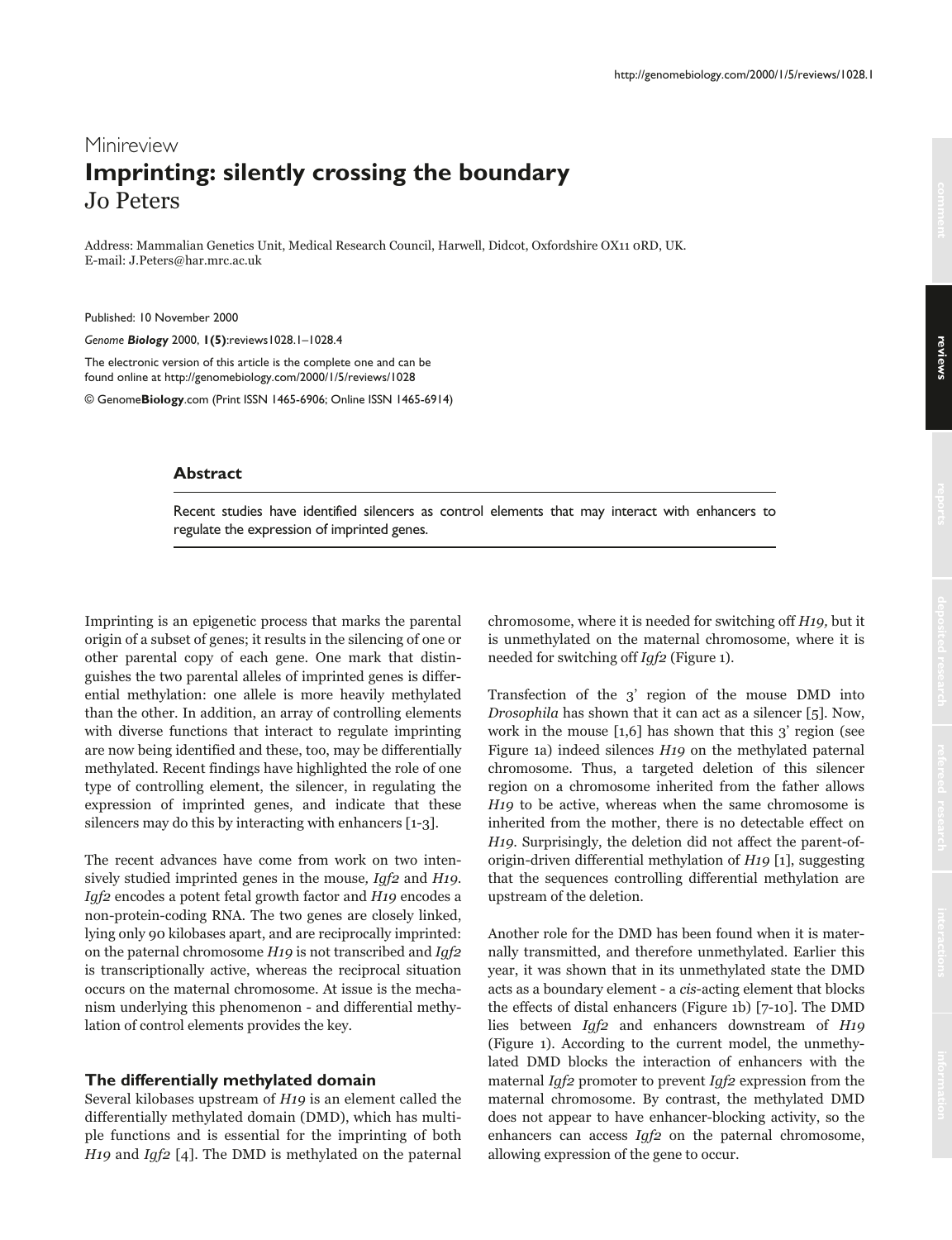

#### **Figure 1**

Silencers around *Igf2* and *H19.* The *Igf2* gene is expressed from the paternal and the *H19* gene from the maternal chromosome. Both genes share enhancers located downstream of *H19*, with the mesoderm (M) enhancers further downstream than the endoderm (E) enhancers. On the paternal chromosome **(a)**, *Igf2* uses the enhancers and *H19* is switched off, whereas on the maternal chromosome **(b)**, *H19* uses the enhancers and *Igf2* is switched off. (Transcription from *Igf2* and *H19* is shown by arrows.) Two differentially methylated regions are shown, the DMD, upstream of *H19*, and DMR1 at *Igf2,* both of which are methylated (shown by closed circles) on the paternal chromosome and unmethylated (open circles) on the maternal chromosome. The ability of the endoderm enhancers to affect transcription of *H19* and *Igf2* is controlled by the DMD, upstream of *H19*: when the DMD is methylated (on the paternal chromosome), the enhancers activate the *Igf2* promoters. When unmethylated (on the maternal chromosome) the DMD acts as a boundary element, preventing the enhancers from accessing the *Igf2* promoters. Recent work [1-3] has shown that three regions act as tissue-specific silencers (active silencers are shown by black boxes) of either *H19* or *Igf2*. One, at the DMD, silences *H19* on the paternal chromosome, and two silence *Igf2* on the maternal chromosome. One located midway between *Igf2* and *H19* silences *Igf2* in muscle, and DMR1 silences *Igf2* in other mesodermal tissues. When DMR1 is knocked out **(c)**, the silencer activity is lost and *Igf2* is expressed from the maternal chromosome as well as the paternal chromosome: it is no longer imprinted. It is postulated that normally either the mesodermal enhancers are able to circumvent the boundary but are prevented from activating the promoter by the silencer, or that the silencer and boundary elements interact, and stop the mesodermal enhancers from accessing the promoter. When the silencer is deleted, *Igf2* can be expressed. Putative interactions between a mesoderm enhancer and promoters or silencers at DMRI are shown by lines and arrows.

## **Silencers**

The identification of this DMD boundary element appears to provide a satisfactory explanation for the repression of maternal *Igf2*, but it is clearly not the whole story. New work [2,3] has shown that two further elements can prevent  $Igf2$ expression, and both are silencers. These elements act specifically on  $Igf2$  in mesodermal tissues, independent of any effect on H19. Interestingly, the results of the new work indicate that in the mesoderm the boundary does not form a complete block between enhancer and promoter; it can be crossed in some circumstances.

One of the newly identified elements is another differentially methylated region, DMR1, which is about 1.5 kilobases in size and lies at the 5' end of  $Igf$ 2. This region is hypermethylated on the paternal chromosome but is unmethylated on the maternal chromosome. It had been hypothesized that when it is unmethylated DMR1 has a silencer function, thus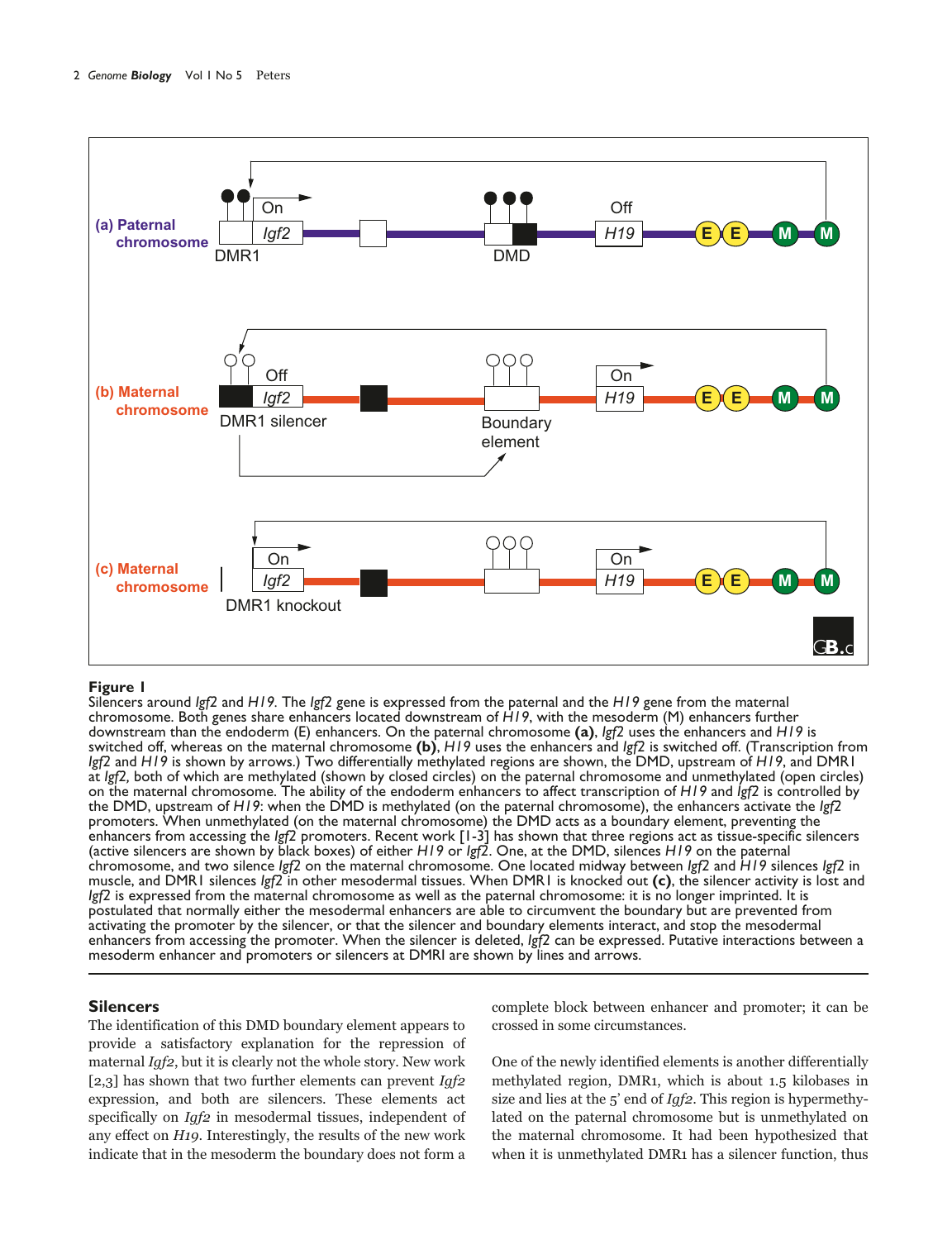preventing transcription of maternal  $Iqf2$  [11-14]; when methylated, the silencer is envisaged to be no longer functional, allowing transcription of paternal Igf2. Confirmation of this idea has come from Constância and colleagues [3], in functional studies with a mouse lacking DMR1; the 'knockout' region also encompasses a block of direct repeats just upstream of DMR1. When the knockout is maternally inherited (Figure 1c), *Iqf2* is no longer silent: it is transcribed from the maternal chromosome - there is loss of imprinting resulting in biallelic expression. On paternal transmission, transcription in the embryo was unaffected. An additional finding was that the DMR1 silencer appeared to be specific for *Iqf2* within mesodermal tissues only, with the exception of muscle; it did not silence Iqf2 in endoderm.

The other new  $Igf2$  silencer is specific for muscle [2]. This silencer is a 1 kilobase element located midway between Iqf2 and H19 that contains nuclease-hypersensitive sites characteristic of control regions and shows homology with the corresponding human sequence but is not differentially methylated [15], so the nature of the epigenetic mark is unclear. Deletion of this element resulted in reactivation of  $Iqf2$  in muscle on maternal transmission, particularly in the tongue [2]. This is of interest in relation to the loss of imprinting of IGF2 that occurs in the human genetic disorder Beckwith Wiedemann syndrome (BWS), which is associated with fetal overgrowth and predisposition to childhood tumors. Enlargement of the tongue is the most consistent feature of BWS, a feature that might correspond to the strong reactivation of *Igf2*, a potent growth factor, in the mouse tongue following deletion of the muscle-specific silencer.

#### **Boundary effects**

The model discussed here (Figure 1) for switching off maternally derived Igf2 predicts that the boundary element located between the promoter and enhancers prevents the downstream enhancers from accessing the *Iqf2* promoters, thus stopping *Igf2* transcription. The model is based on the well-known endoderm enhancers but is expected to apply to mesodermal tissues as well, because the mesodermal enhancers, like the endoderm enhancers, are distal to the boundary element (see Figure 1)  $[3,16,17]$ . According to the boundary model, maternal Igf2 should be switched off in the DMR1 knockout - but contrary to expectation, it is in fact switched on. So how is maternal *Igf2* derepressed in the mesoderm of the knockout? Constância et al. [3] proposed two alternative mechanisms. One is that normally the mesoderm enhancers interact with the unmethylated DMR1 silencer on the maternal chromosome (Figure 1b), so that transcription of  $Iqf2$  is prevented. To achieve this, the boundary element would have to be circumvented, at least partially. When DMR1 is knocked out, it is postulated that the mesoderm enhancers activate the Igf2 promoters; there is no DMR1 silencing activity (Figure 1c). The second mechanism proposed by Constância et al. [3] is that DMR1 normally interacts with the boundary element to prevent the downstream enhancers from accessing the promoter (Figure 1b). This proposal implies that in mesoderm the boundary element needs to interact with the silencer to be fully functional; in the DMR1 knockout the interaction is lost, and leads to lifting of the boundary (Figure 1c). Interactions between the muscle enhancer and silencer can also be proposed. Whatever the mechanism, the experiments show that control of expression of imprinted genes can involve interaction between enhancers and epigenetically regulated silencers.

### **Phenotypes**

The phenotypic effects that result from deletion of DMR1 are intriguing. An unexpected result was that there was no increase in growth in mice carrying the maternally derived DMR1 knockout, despite the loss of imprinting of *Igf2*. This is surprising, because in other knockouts where biallelic expression of  $Iqf2$  occurred, an increase in size was found; but in these mutants H19 expression was also disrupted  $[4,18,19]$ . Future studies of the levels of Igf<sub>2</sub> peptide in the mesoderm of DMR1 knockout mice may provide an explanation of these apparently disparate findings. A second phenotypic observation is also worthy of note. On paternal transmission, the DMR1 knockout mice underwent intrauterine growth retardation, so they were small at birth. This was expected because of the design of the knockout construct: a paternal placenta-specific transcript is absent. But both maternal and paternal transmission of the knockout allele led to extended postnatal expression of *Iqf2* (suggesting that a non-imprinted element controlling the duration of expression lies in the sequence covered by the knockout). The extended postnatal expression of Igf2 enabled the mice that had a paternally derived DMR1 knockout allele and were small at birth to catch up in size with their normal sibs by the time of weaning. The situation in mice may be pertinent to that in humans, where loss of imprinting of IGF2 can occur without altering the imprinting of H<sub>19</sub> in hepatoblastoma and in many patients with BWS [20-22]. The recent findings now show that loss of imprinting of *Igf2* independent of *H19* occurs in mice as well. The Igf2 silencers identified in mice add to the ever-increasing number of elements controlling the imprinting of *Iqf2*; they provide additional targets for mutations that can lead to disruption of imprinting, and to diseases including cancer.

#### Towards a mechanism

Imprinted genes tend to be clustered. Igf2 and H19 are at one end of a much larger cluster of at least 12 genes, covering 1 megabase on mouse distal chromosome 7 and the Beckwith-Wiedemann region on human chromosome 11p15.5. Could there be coordinate control of imprinting within the cluster, alongside control at a local level? There is not a clear answer as yet. Genes at either end of the cluster are